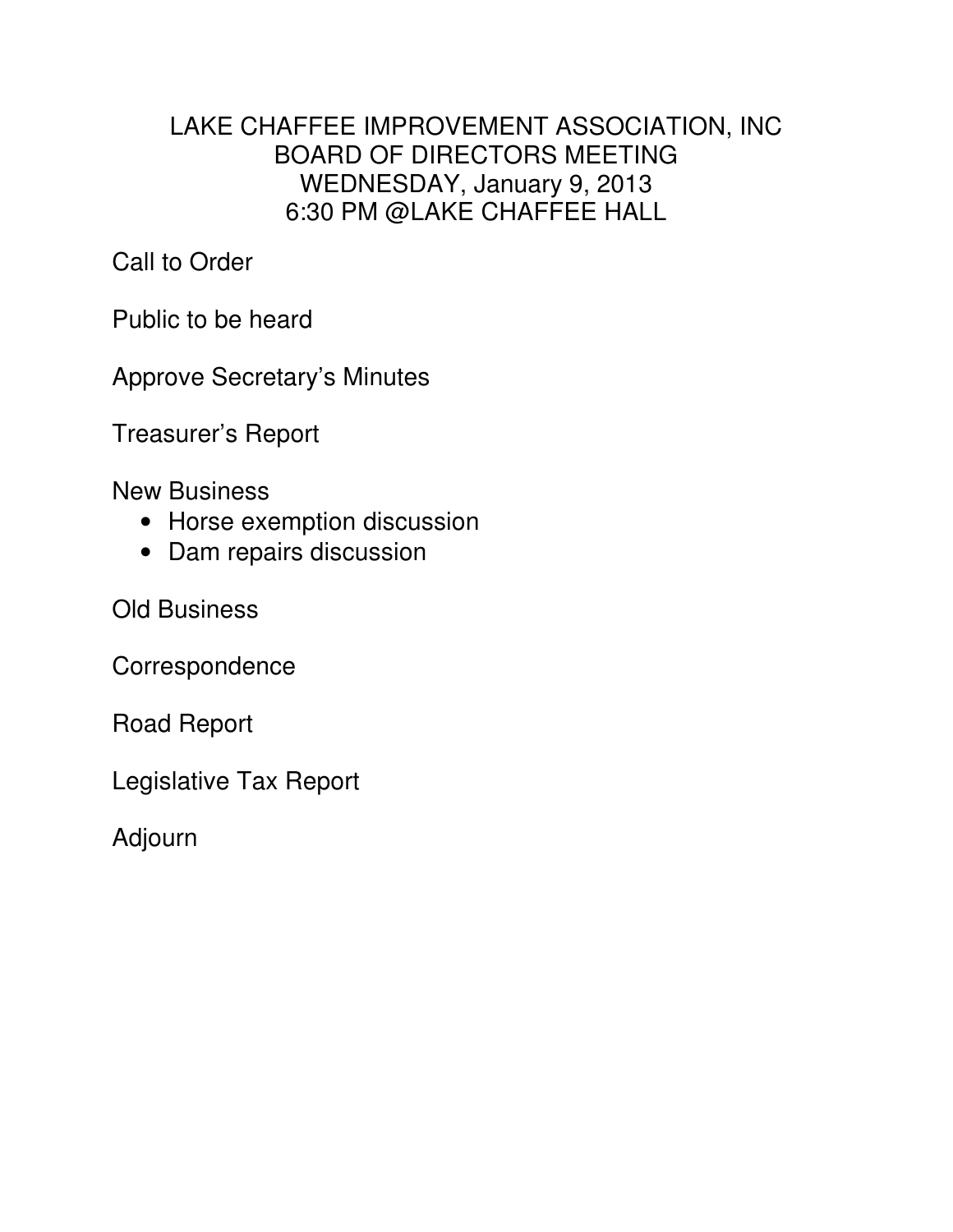## LAKE CHAFFEE IMPROVEMENT ASSOCIATION, INC BOARD OF DIRECTORS MINUTES January 9, 2013 *Minutes Recorded and Posted Before Approval*

President Ivan Wasko called the meeting to order @ 6:40 pm.

**Board Members in Attendance**: Ivan Wasko, Dennis Flaherty, Ken Garee, Linda Parent, Carol Natitus, Kari Olson, Tom Martin, John Mayer, Jason Sherman (late) Alternate: Bob Corriveau

**Public in attendance**: none

## **Public to be heard**: none

**New Business**: Holly Chameroy Cote did not attend the meeting to discuss her request for a horse exception. There are two issues involved: A deed restriction to the property and a required Charter change. We will ask Holly to champion this cause as we cannot, as a Board, make any Charter changes. We discussed various questions relating to our insurance policies and signage requirements for the beaches and the island. Linda Parent made a motion to have Kari Olson contact our attorney to clarify a few concerns. John Mayer seconded. All in favor, motion passed.

**Secretary's Minutes**: Minutes were approved as amended with a correction to: New Business: Director and Officer Liability coverage….not Director**s** and Officer

**Treasurer's Report**: Ken asked if we could review our Charter to determine if others are eligible to sign the tax liens. Kari Olson made a motion to approve the treasurer's report, Linda Parent seconded, all in favor, motion passed.

**Old Business**: Ivan will be sending a letter to our contractor notifying him that we are not responsible for paying the bill that his subcontractor sent to us telling us that we have power to our heating/air conditioning unit. Our unit was in working order before they performed the work on the hall. Amerigas will service the heating system, but not the AC unit at a cost of \$40 + \$105 per hour, plus parts. Tom Martin suggested that we turn off the gas and just use the electric heat since we have to pay for the delivery charges for the electricity anyway.

Thank you to Ralph Graziola for constructing the new Information Board at Lake Chafee Hall to house the minutes and meeting agendas.

**Correspondence**: The Board received a letter of resignation from Art Apostol as a Director. The Board received an inquiry about outstanding payoff amounts for 29 Union Drive via email.

**Valve Project**: The pipes used to lower the lake have been dismantled and stored. Doug Hartin has inspected the areas of concern at the dam (surface deterioration) and has found the areas to be structurally sound. No repairs are needed at this time. Doug also reviewed the old valve, and when we lower the lake again, the valve can be repaired. Doug will be back in the spring to replace the bolts in the syphon.

 **Legislative Tax Report**: No one attended the first meeting scheduled for Jan, so Ivan has scheduled a second meeting for **Weds, Jan 30, 2013 at 6:30 pm**; all members are welcome and encouraged to participate to discuss various options and share ideas. The Board would like to see members of our association come together to help formulate a proposal for the Legislature.

**Road Report**: Ivan has received a call from Rich Rodrigue of Amidon Drive regarding a large puddle that has formed in front of his house. Ivan has reviewed the situation and spoken to one of the neighbors and feels that we need to wait until the spring to address this drainage issue. Our plow contractor has spoken to the folks on Amidon and feels that the issues have been resolved at this point. He will be taking pictures going forward.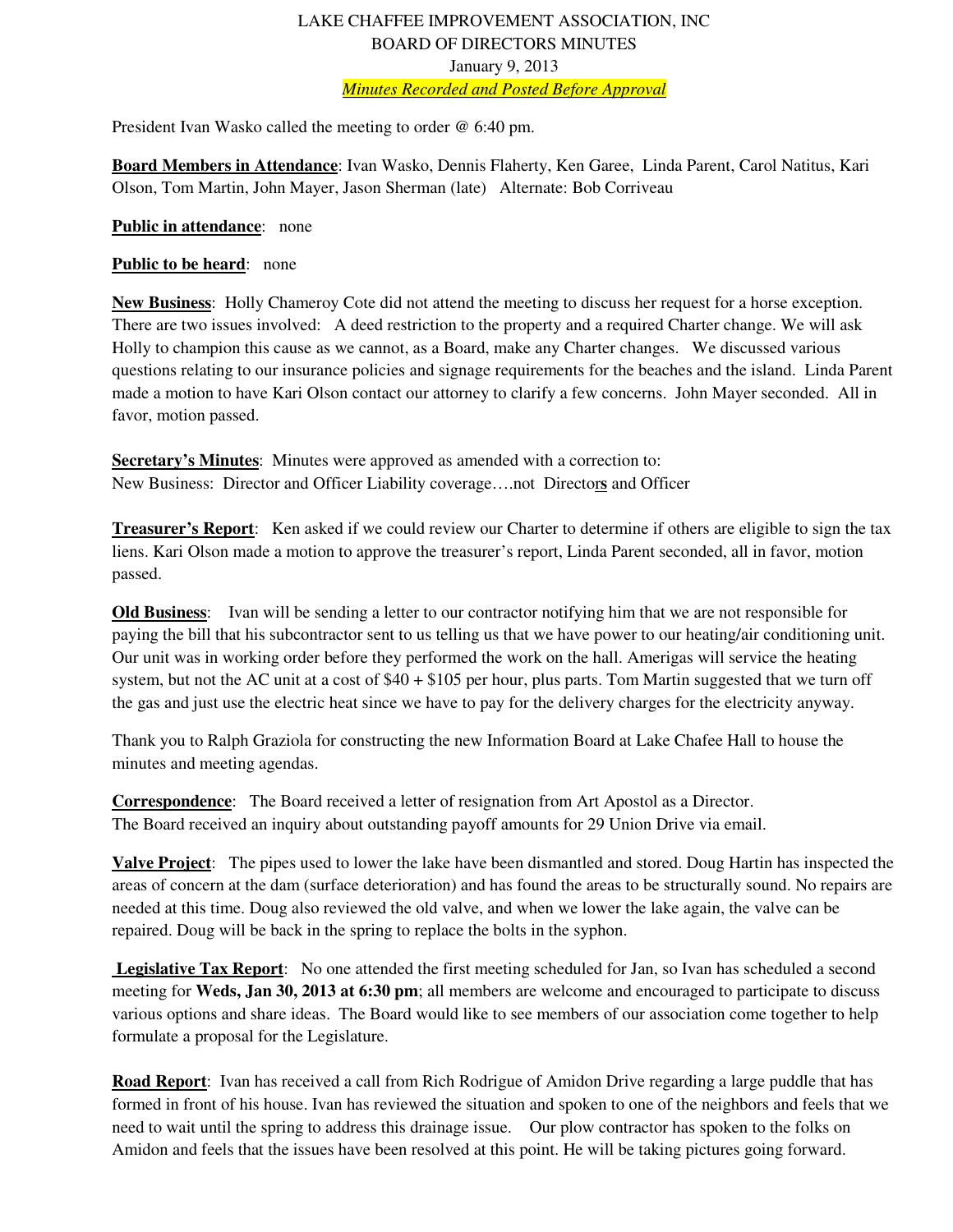During the last snow storm, there was a problem with plowing on Shorefront as a truck was parked on the road during the storm. The volunteer day to trim the brush back from our roads scheduled for Jan 5<sup>th</sup> was cancelled due to the snow being on the ground.

John Mayer made a motion to adjourn, Linda Parent seconded, all in favor, motion passed.

Meeting Adjourned @ 9:10 pm Respectfully Submitted, Linda Parent, Secretary